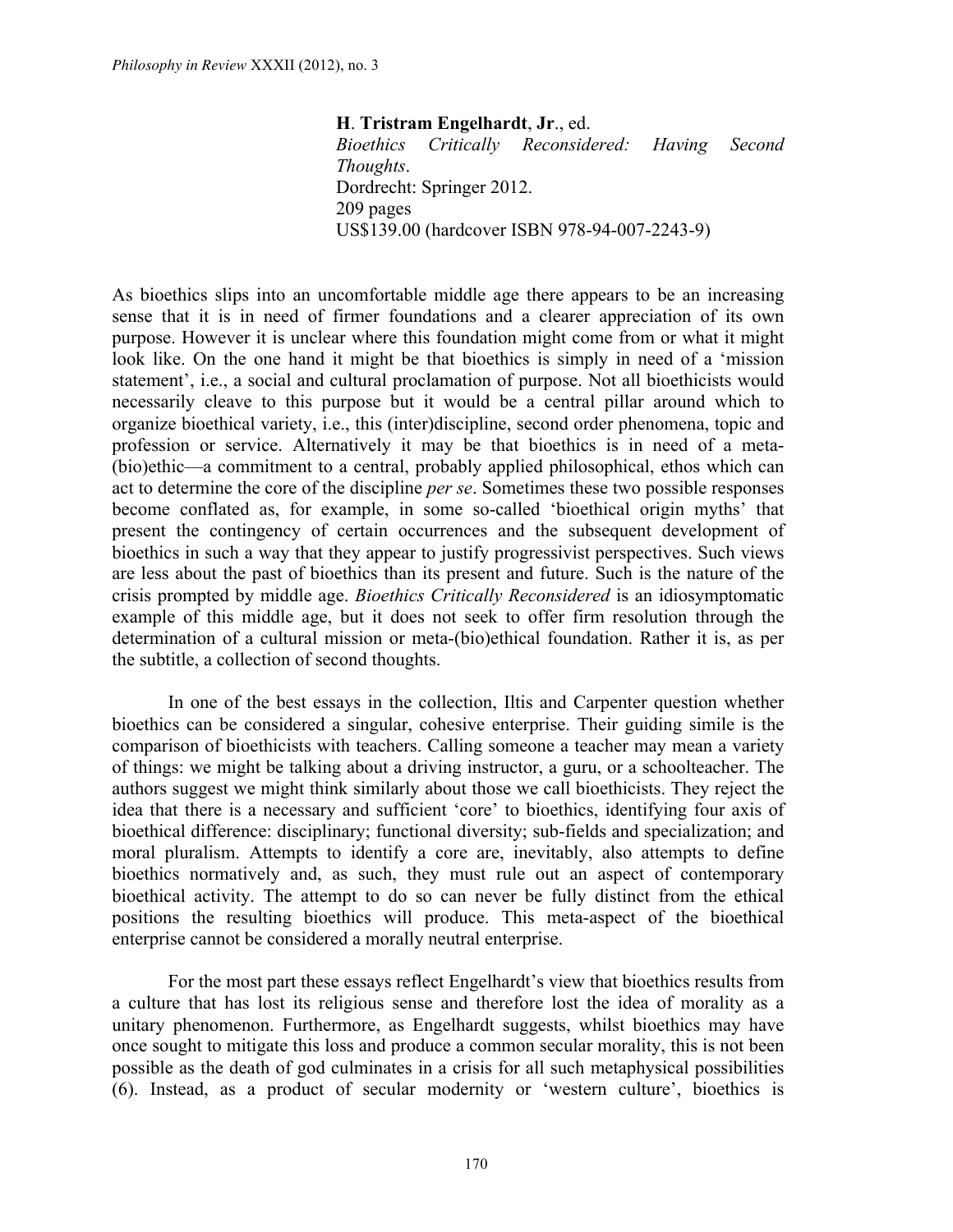unavoidably characterized by 'multiple socio-historically-conditioned constructions of morality and of the significance of morality' (6). The contributors to this volume seek to reassess bioethics in the light of this moral multiplicity. However, for the most part, one has the sense that almost all the contributors would hark back to moral metaphysics within which god is not dead and that therefore they, at least individually or as a function of their own 'local moral worlds', still have a sense of morality as a *metaphysically* unitary phenomenon. Thus, in reading these 'second thoughts' I often felt as if I was being drawn into a sophisticated and critical assessment of and engagement with moral pluralism articulated by those who were not themselves moral pluralists but recognized it as fundamental to the modern condition. This in itself is not, of course, overly problematic, as specific moral discourses must seek to maintain the space they require in the wider 'meta-moral'—cultural and political—discourses. However, it was not always clear that the commentators appreciated that the framework of the meta-discourse cannot be morally neutral, that there is no cultural and political accommodation of moral plurality that is not, itself, morally charged.

Perhaps the best example of this is the essay 'Bioethics as Political Ideology' where, *pace* Fox and Swazey ('Examining American Bioethics: Its Problems and Prospects', *Cambridge Quarterly of Healthcare Ethics* 14(4) [2005]: 361-73), Mark J. Cherry argues for the conclusion that 'bioethics should extricate itself from the culture wars' (100). He examines the discourse of 'human rights' and takes it to task for masquerading as a universal moral theory rather than a political and legal discourse. He then critiques this political and legal discourse for closing down what he considers to be legitimate aspects of moral plurality. His solution is to envisage a (free) marketplace of moral ideas as, he thinks, '[m]arkets are not affirmed as good in themselves…but are simply the result of respecting the moral authority of persons over themselves and their private property' (114). However, arguably it is not tenable to propose the market as a morally neutral manner of social organization. Furthermore, given Cherry's earlier discussion of the rights of the family over their children's medical treatment, he would appear to be suggesting that children are the 'private property' of their parents, saying the 'rights of persons over themselves, and even over their children, will foreclose what many envision to be worthwhile goals' (114).

One of these worthwhile goals Cherry perceives to be morally foreclosed is the provision of healthcare, or healthcare insurance, for those who cannot afford it. The existence of such disenfranchised individuals is an aspect of contemporary market capitalism and not the exercise of individual moral authority. Those who cannot afford healthcare should be understood as constrained by the social structure and existing within a socio-economic stratum that is the result of the supposedly morally neutral market. Their 'choices' regarding healthcare and healthcare insurance are structurally constrained: It is not that they do not want healthcare insurance and the state is imposing it on them; it is simply that they cannot afford it and so have no choice at all.

Cherry also deserves to be taken to task for suggesting that Fox and Swazey propose solving the bioethical culture wars through appeal to international human rights law. This view is imputed to them on the basis of a citation that leads one to a bullet point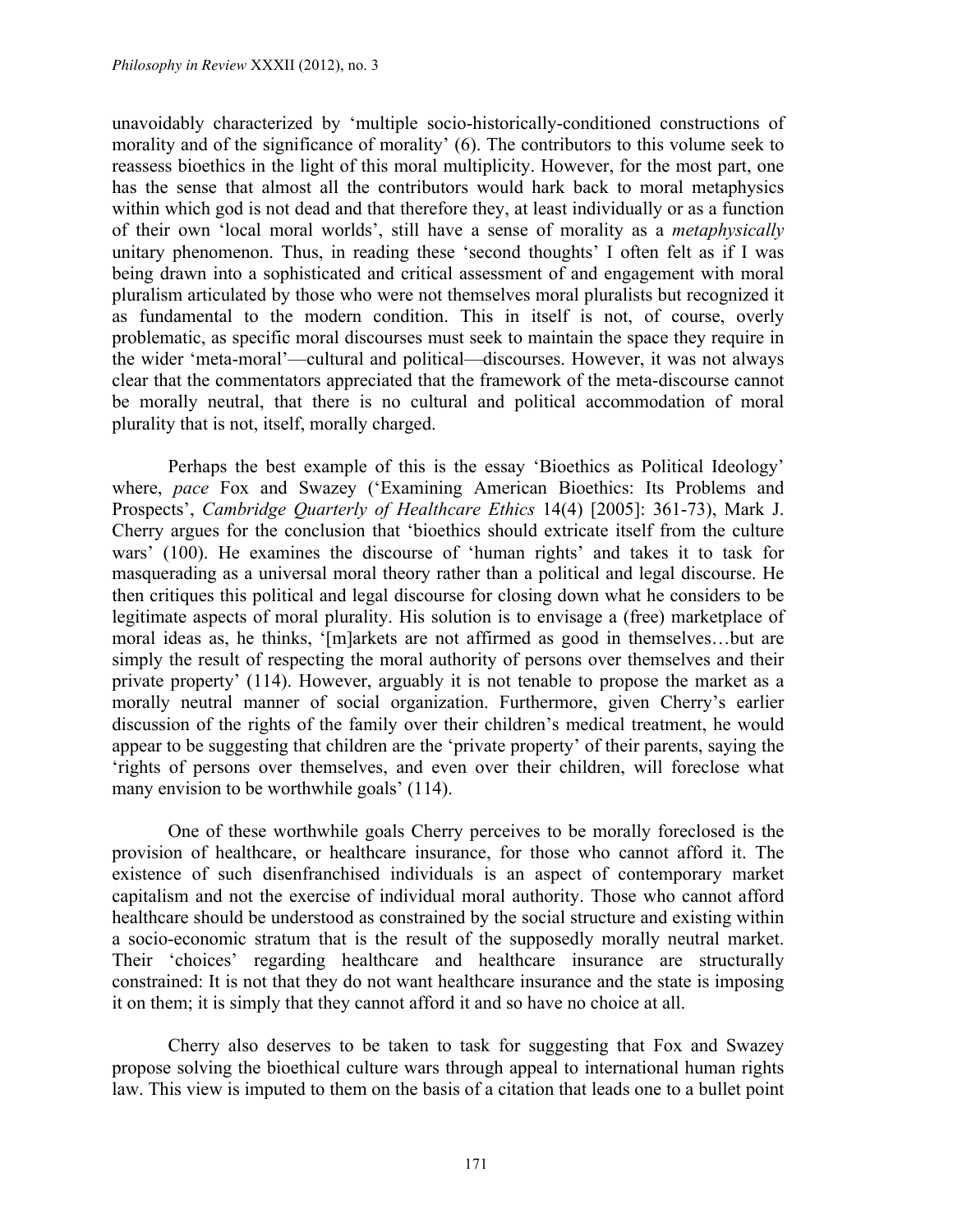amongst a list of 'certain nodal areas of concern and contention' generated from an examination of the literature and interviews with bioethicists. There is a range of other identified areas and it is not clear where they stand on the question of the problematic 'distinction between bioethical and human rights issues and of a line of demarcation between bioethics and international human rights law' (Fox and Swazey, op. cit., 362). However, what is clear is that they would not direct bioethical attention either solely or even predominantly to human rights as a solution to bioethics involvement in the culture wars, as Cherry appears to suggest. Whilst Cherry is right that bioethics must move past the culture wars, it is his own perspective—not that of Fox and Swazey—that makes the greater contribution its perpetuation.

If Cherry's essay is the one that holds least personal appeal then McCullough's mapping of the tension between two different aspects of bioethical thought holds the most. He contrasts, first, a reformist 'applied ethics' which perceives the ethical problems of medicine as its domain (with the result that the medical profession becomes ethically 'deprofessionalised') and, second, a more intellectual and interdisciplinary branch which, often through an appreciation of the profession's history of ethical thought, comprehends the essentially ethical nature of medical practice. McCullough argues that the fundamental aim of medicine and medical practitioners—to do their patients good—is seen as troublingly paternalist by 'deprofessionalising bioethics' and, in an attempt to restore the balance of power, the 'inequality' of the doctor-patient relationship is recast in contractual terms. However, according to Pilnick and Dingwall ('On the Remarkable Persistence of Asymmetry in Doctor/Patient Interaction', *Social Science & Medicine* 72(8) [2011]:1374–82), the asymmetry of the doctor/patient interaction is remarkably persistent precisely because it is functionally central to the relationship between professionals and their clients. (We might note that this claim applies to professions *properly constituted*, i.e., to professions which are socially institutionalized and therefore have a formal ethical commitment to their clients [cf., E. Freidson, *Professionalism, the Third Logic: On the Practice of Knowledge*, Chicago, IL: University of Chicago Press 2001; & K. M. Macdonald, *The Sociology of the Professions*, London: Sage 1995]. It may not apply to pseudo professionals such as 'IT professionals' or 'real estate professionals' or, for that matter, professional bioethicists or clinical ethics consultants.) This is, essentially, the perspective articulated by McCullough. It presents a fundamental challenge to bioethics to work with, within, and for professional medicine on the everyday ethical issues that arise in the context of practice. Furthermore, we should do so with a sense that because we are not in a position to act, we are not, ultimately, morally responsible and are not, therefore, in a position to be the ultimate arbiters of right and wrong, good and bad. On this view bioethicists should not interpose themselves between the healthcare profession and its patients nor claim ownership of the ethical aspects of practice so as to seek formal professional status for themselves. Instead bioethics, and bioethicists, should be a resource on which the medical profession, and medical professionals, can draw as part of their own engagement with the ethics medical practice.

The theme of essays by Trotter, Bishop and Engelhardt is the prevalent but oxymoronic understanding of bioethics as a morally neutral enterprise. Trotter considers the cultural and political influence of the 1960's, the decade in which bioethics was